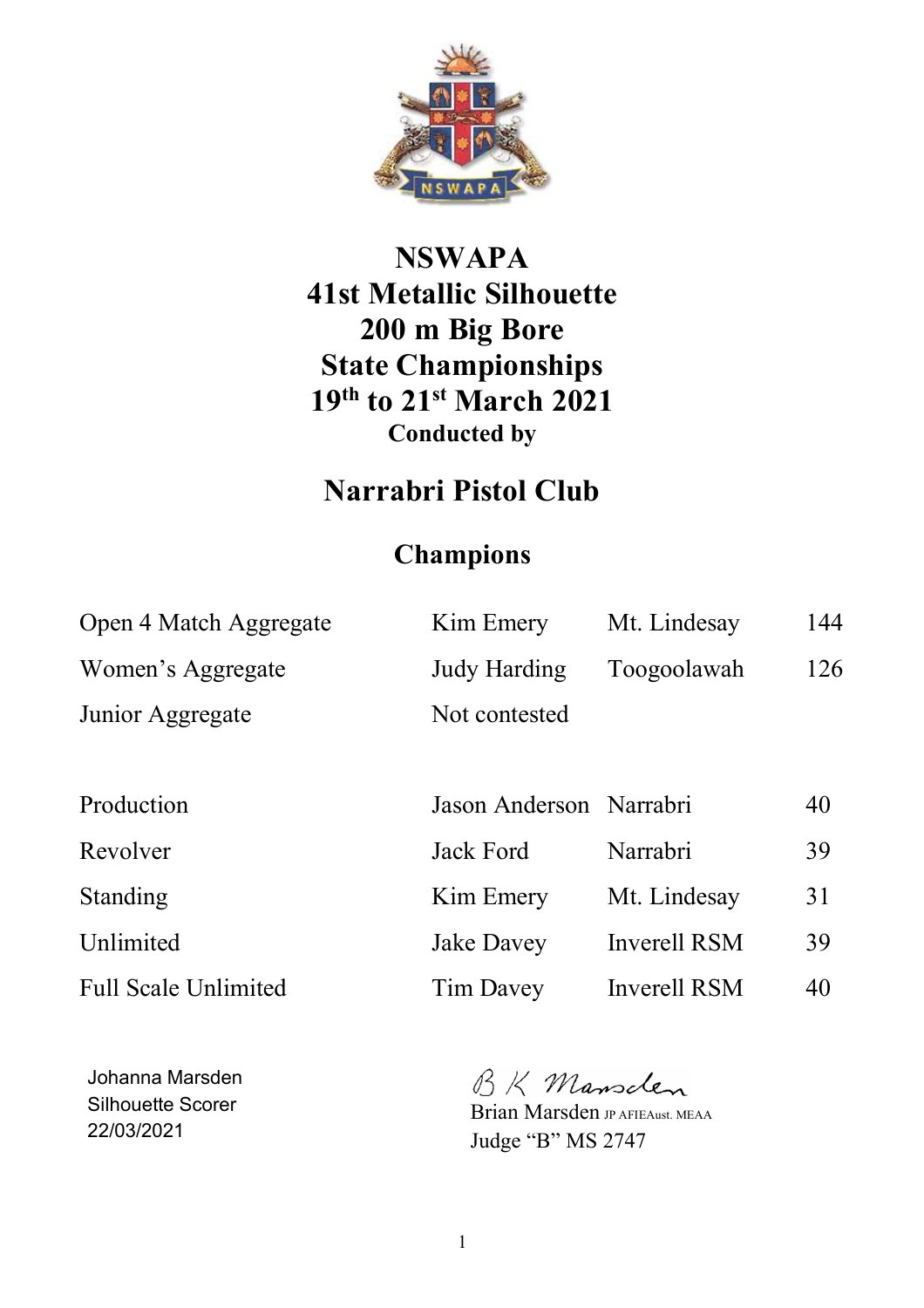# **200m Open Aggregate**

| Aggregate | <b>Top Surname</b> | Name         | Club                | Prod | <b>Rev</b> | <b>Stand</b> | Unlim          |
|-----------|--------------------|--------------|---------------------|------|------------|--------------|----------------|
| 144       | Emery              | Kim          | Mt Lindesay         | 40   | 38         | 31           | 35             |
| 143       | Anderson           | Glen         | <b>Inverell RSM</b> | 40   | 36         | 30           | 37             |
| 138       | Davey              | Tim          | <b>Inverell RSM</b> | 37   | 38         | 28           | 35             |
| 135       | Davey              | Jake         | <b>Inverell RSM</b> | 39   | 30         | 27           | 39             |
| 134       | Anderson           | Jason        | Narrabri            | 40   | 38         | 20           | 36             |
| 134       | Anderson           | Tim          | Narrabri            | 40   | 37         | 25           | 32             |
| 130       | Dewsbury           | David        | Narrabri            | 39   | 36         | 24           | 31             |
| 128       | Ford               | Jack         | Narrabri            | 40   | 39         | 20           | 29             |
| 126       | Harding            | Judy         | Toogoolawah         | 40   | 36         | 17           | 33             |
| 124       | <b>Edwards</b>     | Geoff        | Thelmore            | 36   | 38         | 19           | 31             |
| 124       | Harding            | John         | Metro PSQ           | 36   | 36         | 20           | 32             |
| 121       | Dewsbury           | Ben          | South Port          | 37   | 37         | 16           | 31             |
| 118       | Dawson             | Greg         | Armidale            | 37   | 34         | 20           | 27             |
| 116       | Marsden            | <b>Brian</b> | Newcastle           | 36   | 29         | 28           | 23             |
| 115       | Dunbar             | <b>Bruce</b> | Merriganowry        | 37   | 34         | 18           | 26             |
| 111       | Jackes             | Kirsten      | Metro PSQ           | 37   | 32         | 12           | 30             |
| 105       | Ledger             | Drew         | Metro PSQ           | 34   | 33         | 10           | 28             |
| 97        | <b>Brown</b>       | Richard      | Kurrajong           | 33   | 29         | 8            | 27             |
| 97        | Wilkins            | Paul         | Narrabri            | 34   | 27         | 15           | 21             |
| 95        | Parsons            | Darren       | Newcastle           | 31   | 28         | 17           | 19             |
| 95        | Stanfield          | Frank        | Metro PSQ           | 33   | 30         | 19           | 13             |
| 94        | Archibald          | Carmel       | Armidale            | 31   | 28         | 15           | 20             |
| 93        | Howitt             | Paul         | Newcastle           | 24   | 30         | 16           | 23             |
| 89        | Bettridge          | Lawrence     | Gosford             | 23   | 27         | 13           | 26             |
| 86        | Pavlou             | Andy         | Port Macquarie      | 31   | 20         | 14           | 21             |
| 81        | Ellem              | Neville      | Newcastle           | 26   | 14         | 20           | 21             |
| 78        | Roberts            | Derek        | Newcastle           | 28   | 23         | 8            | 19             |
| 60        | Chappell           | John         | Port Macquarie      | 28   | 17         | 3            | 12             |
| 26        | Hamblin            | Jayden       | Narrabri            | 26   | 0          | 0            | 0              |
| 26        | Hamblin            | Jeff         | Narrabri            | 26   | 0          | 0            | 0              |
| 21        | Cutler             | <b>Brian</b> | Port Macquarie      | 0    | 14         | 0            | $\overline{7}$ |

### **200m Womens Aggregate**

| <b>Aggregate Top Surname</b> |           | <b>Name</b> | Club        | Prod | Rev | Stand | Unlim |
|------------------------------|-----------|-------------|-------------|------|-----|-------|-------|
| 126                          | Harding   | Judy        | Toogoolawah | 40   | 36  |       | 33    |
| 111                          | Jackes    | Kirsten     | Metro PSQ   | 37   | 32  | 12    | 30    |
| 94                           | Archibald | Carmel      | Armidale    | 31   | 28  | 15    | 20    |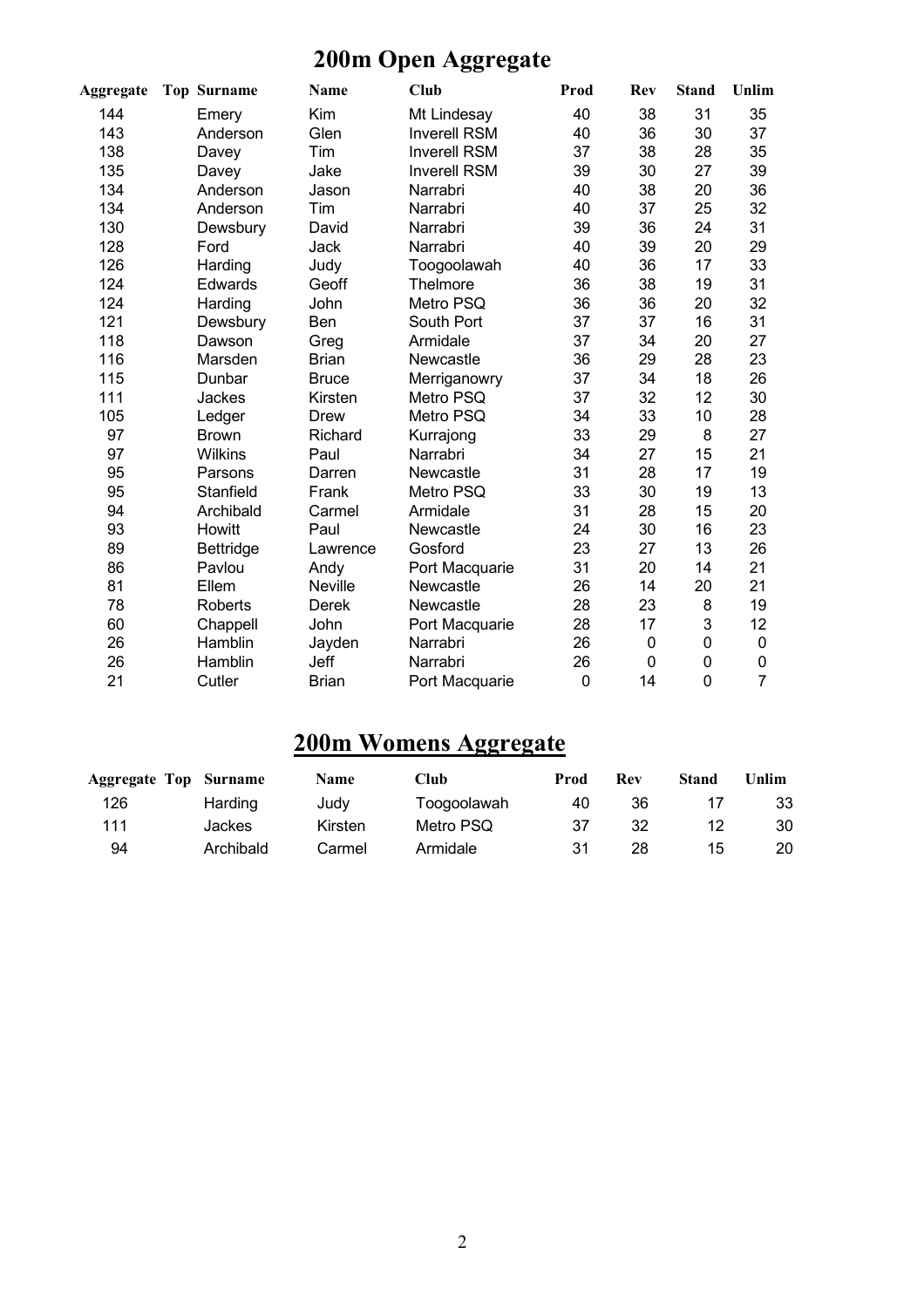#### **200m Production Off Gun**

| Name         | <b>Surname</b>   | <b>Club</b>         |            | Grade Grade | <b>Total</b> | Top            |                |    | Chic Pig Turk Ram |    |
|--------------|------------------|---------------------|------------|-------------|--------------|----------------|----------------|----|-------------------|----|
| Jason        | Anderson         | Narrabri            | <b>INT</b> |             | 40           | $\mathbf{1}$   | 10             | 10 | 10                | 10 |
| Glen         | Anderson         | <b>Inverell RSM</b> | <b>INT</b> |             | 40           | $\overline{2}$ | 10             | 10 | 10                | 10 |
| Tim          | Anderson         | Narrabri            | <b>INT</b> |             | 40           | 3              | 10             | 10 | 10                | 10 |
| Jack         | Ford             | Narrabri            | <b>INT</b> |             | 40           | 4              | 10             | 10 | 10                | 10 |
| Kim          | Emery            | Mt Lindesay         | <b>INT</b> |             | 40           | 5              | 10             | 10 | 10                | 10 |
| Judy         | Harding          | Toogoolawah         | <b>INT</b> |             | 40           | 6              | 10             | 10 | 10                | 10 |
| Jake         | Davey            | <b>Inverell RSM</b> | <b>INT</b> |             | 39           |                | 10             | 10 | 10                | 9  |
| David        | Dewsbury         | Narrabri            | <b>INT</b> |             | 39           |                | 10             | 10 | 10                | 9  |
| <b>Bruce</b> | Dunbar           | Merriganowry        | <b>INT</b> |             | 37           |                | 10             | 10 | $\overline{7}$    | 10 |
| Tim          | Davey            | <b>Inverell RSM</b> | <b>INT</b> |             | 37           |                | 8              | 10 | 10                | 9  |
| Kirsten      | Jackes           | Metro PSQ           | <b>INT</b> |             | 37           |                | 9              | 10 | 9                 | 9  |
| Greg         | Dawson           | Armidale            | <b>INT</b> |             | 37           |                | 10             | 10 | 8                 | 9  |
| Ben          | Dewsbury         | South Port          | AA         |             | 37           |                | 10             | 10 | 9                 | 8  |
| Geoff        | Edwards          | Thelmore            | <b>AAA</b> |             | 36           |                | 10             | 10 | 6                 | 10 |
| John         | Harding          | Metro PSQ           | <b>INT</b> |             | 36           |                | 9              | 9  | 9                 | 9  |
| <b>Brian</b> | Marsden          | Newcastle           | <b>AAA</b> |             | 36           |                | 10             | 10 | 8                 | 8  |
| Paul         | <b>Wilkins</b>   | Narrabri            | <b>INT</b> |             | 34           |                | 10             | 10 | 6                 | 8  |
| <b>Drew</b>  | Ledger           | Metro PSQ           | <b>AAA</b> |             | 34           |                | 10             | 10 | 8                 | 6  |
| Frank        | Stanfield        | Metro PSQ           | <b>AAA</b> |             | 33           |                | 8              | 10 | 8                 | 7  |
| Richard      | <b>Brown</b>     | Kurrajong           | <b>INT</b> |             | 33           |                | 9              | 10 | $\overline{7}$    | 7  |
| Darren       | Parsons          | Newcastle           | AA         |             | 31           |                | 9              | 6  | 8                 | 8  |
| Andy         | Pavlou           | Port Macquarie      | <b>AAA</b> |             | 31           |                | $\overline{7}$ | 9  | 8                 | 7  |
| Carmel       | Archibald        | Armidale            | <b>AAA</b> |             | 31           |                | 10             | 10 | 5                 | 6  |
| Derek        | Roberts          | Newcastle           | A          |             | 28           |                | 8              | 7  | 5                 | 8  |
| John         | Chappell         | Port Macquarie      | AA         |             | 28           |                | 9              | 9  | 4                 | 6  |
| Jayden       | Hamblin          | Narrabri            | AA         |             | 26           |                | 4              | 6  | 9                 | 7  |
| Jeff         | Hamblin          | Narrabri            | AA         |             | 26           |                | 9              | 6  | 5                 | 6  |
| Neville      | Ellem            | Newcastle           | <b>INT</b> |             | 26           |                | 10             | 9  | 4                 | 3  |
| Paul         | Howitt           | Newcastle           | AA         |             | 24           |                | 6              | 10 | $\overline{2}$    | 6  |
| Lawrence     | <b>Bettridge</b> | Gosford             | AAA        |             | 23           |                | $\overline{7}$ | 8  | 5                 | 3  |

#### **200m Revolver Off Gun**

| <b>Name</b> | <b>Surname</b> | <b>Club</b>         | Grade Grade Total | Top |    |    | Chic Pig Turk Ram |    |
|-------------|----------------|---------------------|-------------------|-----|----|----|-------------------|----|
| Jack        | Ford           | Narrabri            | AAA               | 39  | 10 | 10 | 9                 | 10 |
| Geoff       | Edwards        | Thelmore            | INT               | 38  | 9  | 10 | 10                | 9  |
| Tim         | Davey          | <b>Inverell RSM</b> | INT               | 38  | 10 | 10 | 9                 | 9  |
| Jason       | Anderson       | Narrabri            | <b>INT</b>        | 38  | 10 | 10 | 10                | 8  |
| <b>Kim</b>  | Emery          | Mt Lindesay         | <b>INT</b>        | 38  | 10 | 10 | 10                | 8  |
| Ben         | Dewsbury       | South Port          | AA                | 37  | 10 | 8  | 10                | 9  |
| Tim         | Anderson       | Narrabri            | INT               | 37  | 10 | 10 | 9                 | 8  |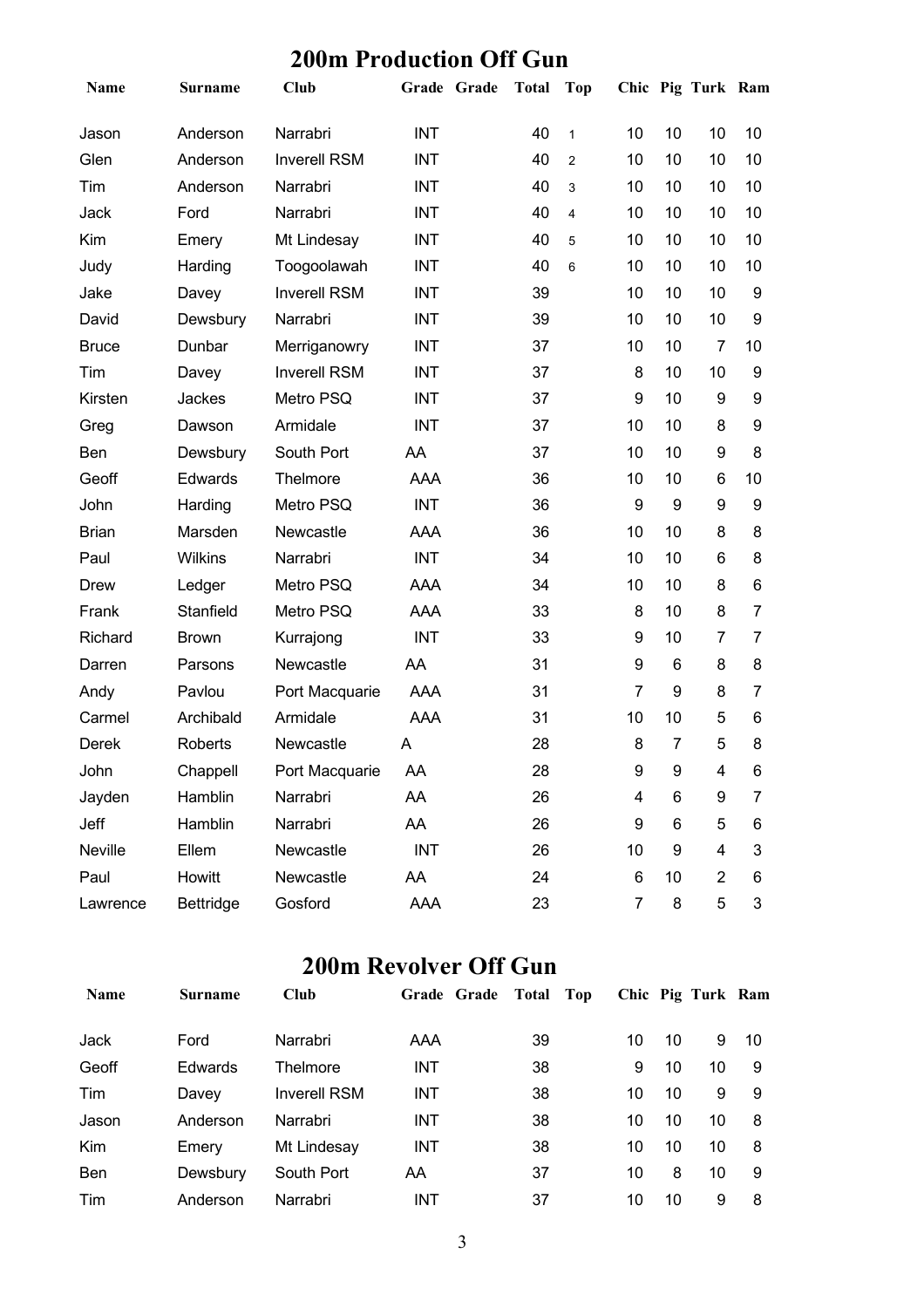| Glen         | Anderson       | <b>Inverell RSM</b> | <b>INT</b> | 36 | 9              | 10 | $\overline{7}$ | 10             |
|--------------|----------------|---------------------|------------|----|----------------|----|----------------|----------------|
| John         | Harding        | Metro PSQ           | <b>INT</b> | 36 | 9              | 10 | 8              | 9              |
| Judy         | Harding        | Toogoolawah         | <b>INT</b> | 36 | 10             | 10 | $\overline{7}$ | 9              |
| David        | Dewsbury       | Narrabri            | <b>INT</b> | 36 | 9              | 10 | 9              | 8              |
| Greg         | Dawson         | Armidale            | AAA        | 34 | 10             | 9  | $\overline{7}$ | 8              |
| <b>Bruce</b> | Dunbar         | Merriganowry        | <b>INT</b> | 34 | 10             | 10 | 6              | 8              |
| <b>Drew</b>  | Ledger         | Metro PSQ           | <b>AAA</b> | 33 | 10             | 10 | 6              | 7              |
| Kirsten      | Jackes         | Metro PSQ           | <b>AAA</b> | 32 | 10             | 9  | 8              | 5              |
| Frank        | Stanfield      | Metro PSQ           | AA         | 30 | 8              | 10 | 4              | 8              |
| Jake         | Davey          | <b>Inverell RSM</b> | AAA        | 30 | 9              | 10 | 6              | 5              |
| Paul         | Howitt         | Newcastle           | A          | 30 | 10             | 10 | 6              | 4              |
| Richard      | <b>Brown</b>   | Kurrajong           | <b>INT</b> | 29 | 8              | 9  | 6              | 6              |
| <b>Brian</b> | Marsden        | Newcastle           | AAA        | 29 | 8              | 8  | 8              | 5              |
| Darren       | Parsons        | Newcastle           | AA         | 28 | $\overline{7}$ | 8  | $\overline{7}$ | 6              |
| Carmel       | Archibald      | Armidale            | AA         | 28 | 10             | 8  | 6              | 4              |
| Lawrence     | Bettridge      | Gosford             | <b>AAA</b> | 27 | 4              | 6  | $\overline{7}$ | 10             |
| Paul         | <b>Wilkins</b> | Narrabri            | <b>AAA</b> | 27 | 9              | 9  | 6              | 3              |
| Derek        | <b>Roberts</b> | Newcastle           | B          | 23 | 6              | 8  | 5              | 4              |
| Andy         | Pavlou         | Port Macquarie      | AA         | 20 | 5              | 6  | 5              | 4              |
| John         | Chappell       | Port Macquarie      | A          | 17 | 5              | 8  | $\overline{2}$ | $\overline{2}$ |
| Neville      | Ellem          | Newcastle           | <b>INT</b> | 14 | 5              | 3  | 1              | 5              |
| <b>Brian</b> | Cutler         | Port Macquarie      | A          | 14 | 6              | 3  | 1              | 4              |

## **200m Standing Off Gun**

| Name           | Surname   | <b>Club</b>         |            | Grade Grade | <b>Total</b> | <b>Top</b> |                |                | Chic Pig Turk Ram       |   |
|----------------|-----------|---------------------|------------|-------------|--------------|------------|----------------|----------------|-------------------------|---|
| Kim            | Emery     | Mt Lindesay         | <b>INT</b> |             | 31           |            | 9              | 9              | 6                       | 7 |
| Glen           | Anderson  | <b>Inverell RSM</b> | <b>INT</b> |             | 30           |            | 8              | 8              | $\overline{7}$          | 7 |
| <b>Brian</b>   | Marsden   | Newcastle           | <b>INT</b> |             | 28           |            | $\overline{7}$ | 8              | 6                       | 7 |
| Tim            | Davey     | <b>Inverell RSM</b> | <b>INT</b> |             | 28           |            | 9              | $\overline{7}$ | $\overline{7}$          | 5 |
| Jake           | Davey     | <b>Inverell RSM</b> | INT        |             | 27           |            | 8              | $\overline{7}$ | $\overline{7}$          | 5 |
| Tim            | Anderson  | Narrabri            | <b>INT</b> |             | 25           |            | 8              | $\overline{7}$ | $\overline{7}$          | 3 |
| David          | Dewsbury  | Narrabri            | INT        |             | 24           |            | 8              | 9              | $\overline{\mathbf{4}}$ | 3 |
| John           | Harding   | Metro PSQ           | <b>INT</b> |             | 20           |            | 7              | $\overline{7}$ | 1                       | 5 |
| Greg           | Dawson    | Armidale            | AAA        |             | 20           |            | 5              | 6              | 5                       | 4 |
| Jack           | Ford      | Narrabri            | AA         |             | 20           |            | 7              | 4              | 5                       | 4 |
| <b>Neville</b> | Ellem     | Newcastle           | <b>INT</b> |             | 20           |            | 7              | $\overline{7}$ | 3                       | 3 |
| Jason          | Anderson  | Narrabri            | <b>AAA</b> |             | 20           |            | 8              | $\overline{7}$ | $\overline{2}$          | 3 |
| Geoff          | Edwards   | Thelmore            | AAA        |             | 19           |            | $6\phantom{1}$ | 6              | 3                       | 4 |
| Frank          | Stanfield | Metro PSQ           | AAA        |             | 19           |            | 7              | $\overline{7}$ | $\overline{2}$          | 3 |
| <b>Bruce</b>   | Dunbar    | Merriganowry        | <b>INT</b> |             | 18           |            | 5              | 6              | $\overline{2}$          | 5 |
| Judy           | Harding   | Toogoolawah         | <b>INT</b> |             | 17           |            | $\overline{7}$ | 3              | 3                       | 4 |
| Darren         | Parsons   | Newcastle           | A          |             | 17           |            | 3              | $\overline{7}$ | $\overline{4}$          | 3 |
| Paul           | Howitt    | Newcastle           | A          |             | 16           |            | 6              | 5              | 1                       | 4 |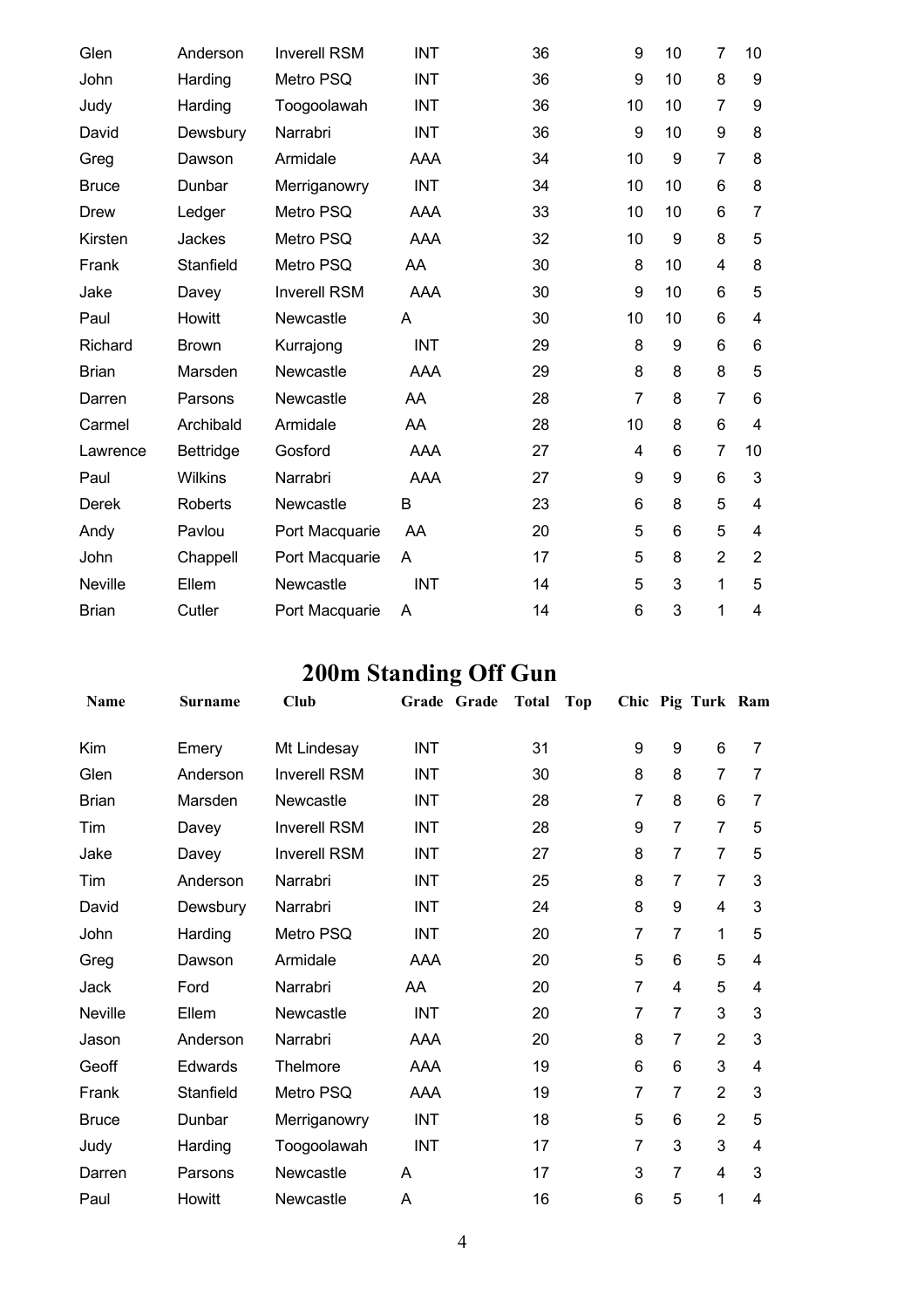| <b>Ben</b> | Dewsbury       | South Port     | A   | 16 | 4 | 6             | 3              | 3             |
|------------|----------------|----------------|-----|----|---|---------------|----------------|---------------|
| Carmel     | Archibald      | Armidale       | AA  | 15 | 6 | 5             | $\Omega$       | 4             |
| Paul       | <b>Wilkins</b> | Narrabri       | AAA | 15 | 4 | 7             | $\mathcal{P}$  | 2             |
| Andy       | Pavlou         | Port Macquarie | A   | 14 | 5 | 5             | $\mathcal{P}$  | $\mathcal{P}$ |
| Lawrence   | Bettridge      | Gosford        | A   | 13 | 6 | 5             | $\overline{2}$ | $\Omega$      |
| Kirsten    | Jackes         | Metro PSQ      | A   | 12 | 4 | 3             | 3              | 2             |
| Drew       | Ledger         | Metro PSQ      | A   | 10 | 4 | $\mathcal{P}$ | $\overline{2}$ | 2             |
| Derek      | Roberts        | Newcastle      | A   | 8  | 3 | $\mathcal{P}$ | $\Omega$       | 3             |
| Richard    | <b>Brown</b>   | Kurrajong      | AA  | 8  | 1 | 5             | 1              |               |
| John       | Chappell       | Port Macquarie | A   | 3  | 0 | 3             | 0              | $\Omega$      |

### **200m Unlimited Off Gun**

| <b>Name</b>  | <b>Surname</b> | Club                | Grade      | <b>Grade TotalTop Gun Chick</b> |                |                | Pig Turk Ram            |                |
|--------------|----------------|---------------------|------------|---------------------------------|----------------|----------------|-------------------------|----------------|
| Jake         | Davey          | <b>Inverell RSM</b> | <b>AAA</b> | 39                              | 10             | 10             | 9                       | 10             |
| Glen         | Anderson       | <b>Inverell RSM</b> | <b>INT</b> | 37                              | 10             | 8              | 10                      | 9              |
| Jason        | Anderson       | Narrabri            | <b>AAA</b> | 36                              | 10             | 9              | 8                       | 9              |
| Tim          | Davey          | <b>Inverell RSM</b> | <b>AAA</b> | 35                              | 9              | 10             | 7                       | $9\,$          |
| Kim          | Emery          | Mt Lindesay         | <b>INT</b> | 35                              | 10             | 10             | $\overline{7}$          | 8              |
| Judy         | Harding        | Toogoolawah         | <b>AAA</b> | 33                              | 8              | 10             | $\overline{7}$          | 8              |
| Tim          | Anderson       | Narrabri            | <b>INT</b> | 32                              | 10             | 10             | 3                       | $9\,$          |
| John         | Harding        | Metro PSQ           | <b>AAA</b> | 32                              | 10             | 8              | $\overline{7}$          | $\overline{7}$ |
| Geoff        | Edwards        | Thelmore            | AA         | 31                              | 9              | 8              | 6                       | 8              |
| Ben          | Dewsbury       | South Port          | AA         | 31                              | 8              | 8              | 8                       | $\overline{7}$ |
| David        | Dewsbury       | Narrabri            | <b>AAA</b> | 31                              | 10             | 8              | $\overline{7}$          | $\,6$          |
| Kirsten      | Jackes         | Metro PSQ           | <b>AAA</b> | 30                              | 8              | 9              | $6\phantom{1}$          | $\overline{7}$ |
| Jack         | Ford           | Narrabri            | AA         | 29                              | 9              | 9              | 5                       | $6\phantom{1}$ |
| Drew         | Ledger         | Metro PSQ           | AA         | 28                              | 9              | 8              | 5                       | $\,6$          |
| Richard      | <b>Brown</b>   | Kurrajong           | AA         | 27                              | $\overline{7}$ | 8              | $\overline{\mathbf{4}}$ | 8              |
| Greg         | Dawson         | Armidale            | AA         | 27                              | 9              | 8              | 4                       | $\,6$          |
| <b>Bruce</b> | Dunbar         | Merriganowry        | <b>AAA</b> | 26                              | $\overline{7}$ | 8              | 5                       | $\,6$          |
| Lawrence     | Bettridge      | Gosford             | AA         | 26                              | 9              | $\overline{7}$ | 5                       | 5              |
| Paul         | Howitt         | Newcastle           | A          | 23                              | 5              | $\overline{7}$ | 4                       | $\overline{7}$ |
| <b>Brian</b> | Marsden        | Newcastle           | AA         | 23                              | 8              | 8              | 4                       | $\mathbf{3}$   |
| Andy         | Pavlou         | Port Macquarie      | AA         | 21                              | 8              | 6              | $\overline{2}$          | 5              |
| Neville      | Ellem          | Newcastle           | AAA        | 21                              | 9              | 6              | 3                       | 3              |
| Paul         | Wilkins        | Narrabri            | AA         | 21                              | 6              | 9              | $\overline{\mathbf{4}}$ | $\overline{2}$ |
| Carmel       | Archibald      | Armidale            | Α          | 20                              | $\overline{7}$ | 8              | 3                       | $\overline{2}$ |
| Darren       | Parsons        | Newcastle           | B          | 19                              | 8              | $\mathbf{1}$   | 3                       | $\overline{7}$ |
| Derek        | <b>Roberts</b> | Newcastle           | B          | 19                              | 9              | 6              | $\overline{2}$          | $\overline{2}$ |
| Frank        | Stanfield      | Metro PSQ           | AA         | 13                              | 6              | 5              | $\pmb{0}$               | $\overline{2}$ |
| John         | Chappell       | Port Macquarie      | B          | 12                              | 4              | 5              | 1                       | $\overline{2}$ |
| <b>Brian</b> | Cutler         | Port Macquarie      | В          | $\overline{7}$                  | 3              | 3              | 1                       | $\pmb{0}$      |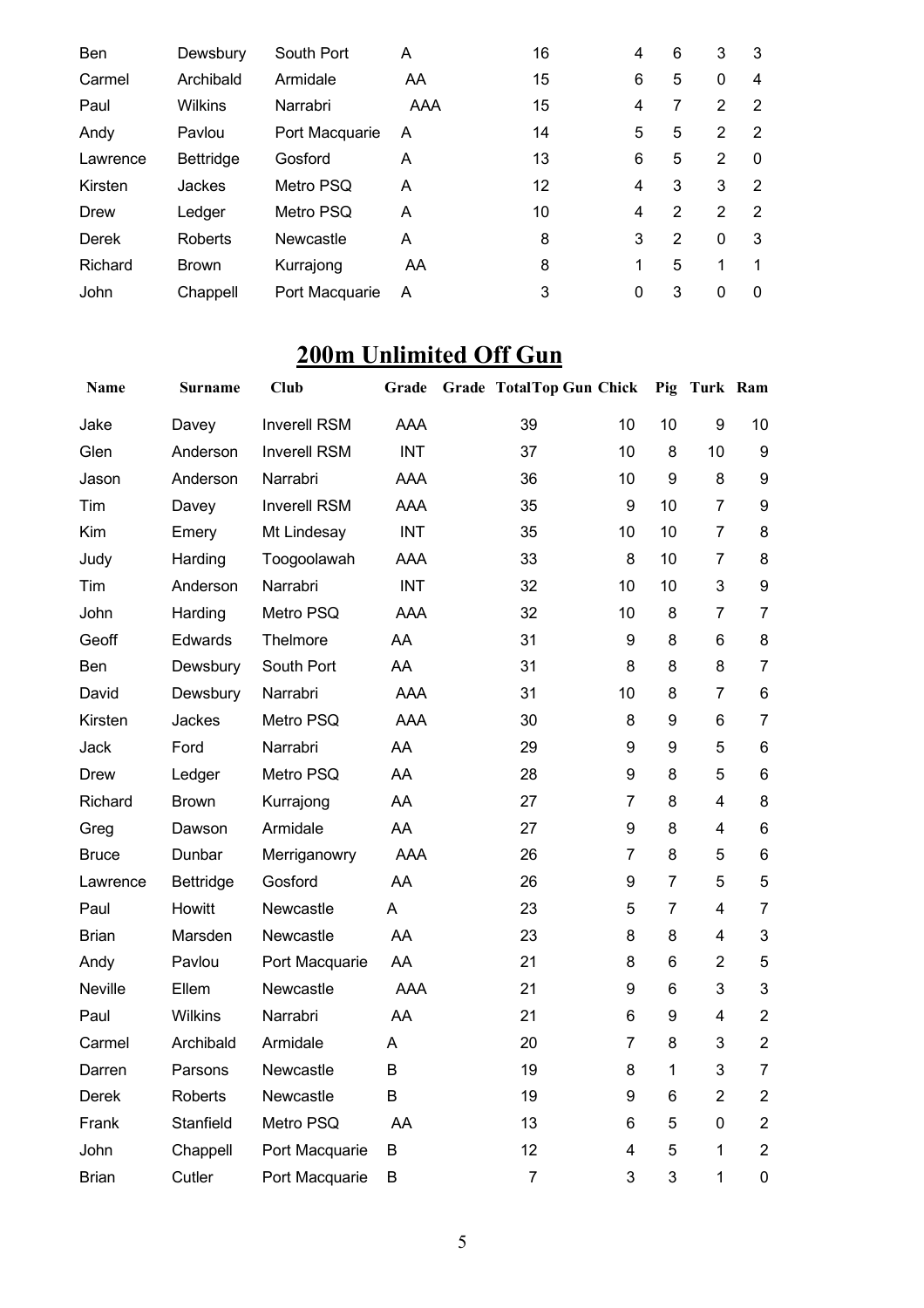|  | <b>200m Unlimited Off Gun</b> |  |
|--|-------------------------------|--|
|--|-------------------------------|--|

| <b>Name</b>  | Surname        | Club                | Grade Grade | <b>Total</b> | Top            |    |                | Chic Pig Turk Ram |    |
|--------------|----------------|---------------------|-------------|--------------|----------------|----|----------------|-------------------|----|
| Tim          | Davey          | <b>Inverell RSM</b> | AAA         | 40           | $\mathbf{1}$   | 10 | 10             | 10                | 10 |
| Kim          | Emery          | Mt Lindesay         | <b>INT</b>  | 40           | $\overline{2}$ | 10 | 10             | 10                | 10 |
| Drew         | Ledger         | Metro PSQ           | AA          | 38           |                | 10 | 10             | 8                 | 10 |
| Jake         | Davey          | <b>Inverell RSM</b> | <b>AAA</b>  | 37           |                | 10 | 10             | 9                 | 8  |
| Kirsten      | Jackes         | Metro PSQ           | <b>AAA</b>  | 36           |                | 10 | 10             | 9                 | 7  |
| Richard      | <b>Brown</b>   | Kurrajong           | AAA         | 35           |                | 10 | 10             | 5                 | 10 |
| <b>Brian</b> | Marsden        | Newcastle           | AAA         | 35           |                | 9  | 10             | $\overline{7}$    | 9  |
| Jack         | Ford           | Narrabri            | <b>AAA</b>  | 34           |                | 8  | $\overline{7}$ | 10                | 9  |
| Frank        | Stanfield      | Metro PSQ           | AA          | 34           |                | 9  | 10             | 6                 | 9  |
| Darren       | Parsons        | Newcastle           | A           | 34           |                | 9  | 10             | 8                 | 7  |
| Jason        | Anderson       | Narrabri            | <b>AAA</b>  | 34           |                | 8  | 10             | 10                | 6  |
| Lawrence     | Bettridge      | Gosford             | AA          | 33           |                | 10 | 10             | 7                 | 6  |
| Derek        | <b>Roberts</b> | Newcastle           | AA          | 33           |                | 10 | 10             | 8                 | 5  |
| Neville      | Ellem          | Newcastle           | <b>INT</b>  | 32           |                | 8  | 9              | 8                 | 7  |
| Tim          | Anderson       | Narrabri            | <b>INT</b>  | 32           |                | 10 | 10             | 6                 | 6  |
| Andy         | Pavlou         | Port Macquarie      | AA          | 32           |                | 10 | 10             | 6                 | 6  |
| Greg         | Dawson         | Armidale            | <b>AAA</b>  | 30           |                | 10 | 9              | 5                 | 6  |
| Carmel       | Archibald      | Armidale            | AA          | 27           |                | 10 | 9              | 4                 | 4  |
| Paul         | Howitt         | Newcastle           | A           | 26           |                | 6  | 9              | 6                 | 5  |
| John         | Chappell       | Port Macquarie      | B           | 25           |                | 7  | 8              | 5                 | 5  |
| <b>Brian</b> | Cutler         | Port Macquarie      | AA          | 18           |                | 8  | 6              | 3                 | 1  |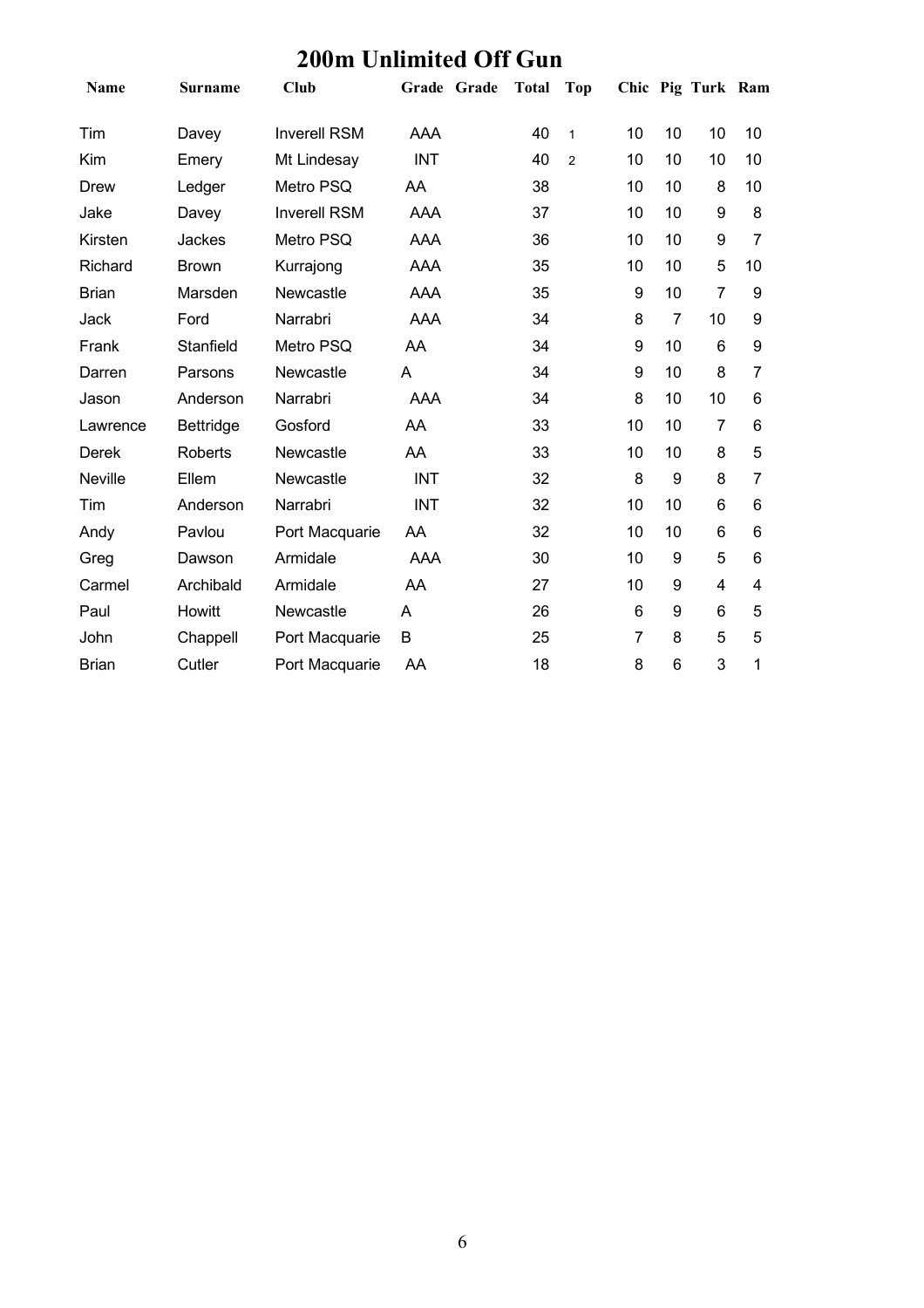#### **200m Production**

| Name         |            | <b>Surname</b>   | <b>Club</b>         | <b>Grade Total Shoot</b> |                | <b>Chick</b>   | Pig              | Turk Ram                |                |
|--------------|------------|------------------|---------------------|--------------------------|----------------|----------------|------------------|-------------------------|----------------|
| Grade        | <b>INT</b> |                  |                     |                          |                |                |                  |                         |                |
| Jason        |            | Anderson         | Narrabri            | 40                       | 1              | 10             | 10               | 10                      | 10             |
| Glen         |            | Anderson         | <b>Inverell RSM</b> | 40                       | $\overline{2}$ | 10             | 10               | 10                      | 10             |
| Tim          |            | Anderson         | Narrabri            | 40                       | 3              | 10             | 10               | 10                      | 10             |
| Jack         |            | Ford             | Narrabri            | 40                       | 4              | 10             | 10               | 10                      | 10             |
| Kim          |            | Emery            | Mt Lindesay         | 40                       | 5              | 10             | 10               | 10                      | 10             |
| Judy         |            | Harding          | Toogoolawah         | 40                       | 6              | 10             | 10               | 10                      | 10             |
| Jake         |            | Davey            | <b>Inverell RSM</b> | 39                       |                | 10             | 10               | 10                      | 9              |
| David        |            | Dewsbury         | Narrabri            | 39                       |                | 10             | 10               | 10                      | 9              |
| <b>Bruce</b> |            | Dunbar           | Merriganowry        | 37                       |                | 10             | 10               | $\overline{7}$          | 10             |
| Tim          |            | Davey            | <b>Inverell RSM</b> | 37                       |                | 8              | 10               | 10                      | 9              |
| Kirsten      |            | Jackes           | Metro PSQ           | 37                       |                | 9              | 10               | 9                       | 9              |
| Greg         |            | Dawson           | Armidale            | 37                       |                | 10             | 10               | 8                       | 9              |
| John         |            | Harding          | Metro PSQ           | 36                       |                | 9              | 9                | 9                       | 9              |
| Paul         |            | Wilkins          | Narrabri            | 34                       |                | 10             | 10               | 6                       | 8              |
| Richard      |            | <b>Brown</b>     | Kurrajong           | 33                       |                | 9              | 10               | 7                       | 7              |
| Neville      |            | Ellem            | Newcastle           | 26                       |                | 10             | $\boldsymbol{9}$ | $\overline{\mathbf{4}}$ | 3              |
| Grade        | AAA        |                  |                     |                          |                |                |                  |                         |                |
| Geoff        |            | Edwards          | Thelmore            | 36                       |                | 10             | 10               | 6                       | 10             |
| <b>Brian</b> |            | Marsden          | Newcastle           | 36                       |                | 10             | 10               | 8                       | 8              |
| <b>Drew</b>  |            | Ledger           | Metro PSQ           | 34                       |                | 10             | 10               | 8                       | 6              |
| Frank        |            | Stanfield        | Metro PSQ           | 33                       |                | 8              | 10               | 8                       | $\overline{7}$ |
| Andy         |            | Pavlou           | Port Macquarie      | 31                       |                | $\overline{7}$ | 9                | 8                       | 7              |
| Carmel       |            | Archibald        | Armidale            | 31                       |                | 10             | 10               | 5                       | 6              |
| Lawrence     |            | <b>Bettridge</b> | Gosford             | 23                       |                | $\overline{7}$ | 8                | 5                       | 3              |
| Grade        | AA         |                  |                     |                          |                |                |                  |                         |                |
| Ben          |            | Dewsbury         | South Port          | 37                       |                | 10             | 10               | 9                       | 8              |
| Darren       |            | Parsons          | Newcastle           | 31                       |                | 9              | 6                | 8                       | 8              |
| John         |            | Chappell         | Port Macquarie      | 28                       |                | 9              | 9                | $\overline{4}$          | 6              |
| Jayden       |            | Hamblin          | Narrabri            | 26                       |                | 4              | 6                | 9                       | 7              |
| Jeff         |            | Hamblin          | Narrabri            | 26                       |                | 9              | 6                | 5                       | 6              |
| Paul         |            | Howitt           | Newcastle           | 24                       |                | 6              | 10               | $\overline{2}$          | 6              |
| Grade        | A          |                  |                     |                          |                |                |                  |                         |                |
| Derek        |            | Roberts          | Newcastle           | 28                       |                | 8              | $\overline{7}$   | 5                       | 8              |

#### **200m Revolver**

| <b>Name</b> | <b>Surname</b> | Club                | Grade Total Shoot Chick Pig Turk Ram |         |    |    |    |   |
|-------------|----------------|---------------------|--------------------------------------|---------|----|----|----|---|
| Grade       | INT            |                     |                                      |         |    |    |    |   |
| Geoff       | Edwards        | Thelmore            |                                      | 38      | 9  | 10 | 10 | 9 |
| Tim         | Davey          | <b>Inverell RSM</b> |                                      | 38      | 10 | 10 | 9  | 9 |
| Jason       | Anderson       | Narrabri            |                                      | 38<br>3 | 10 | 10 | 10 | 8 |
| Kim         | Emery          | Mt Lindesay         |                                      | 38<br>4 | 10 | 10 | 10 | 8 |
| Tim         | Anderson       | Narrabri            |                                      | 37      | 10 | 10 | 9  | 8 |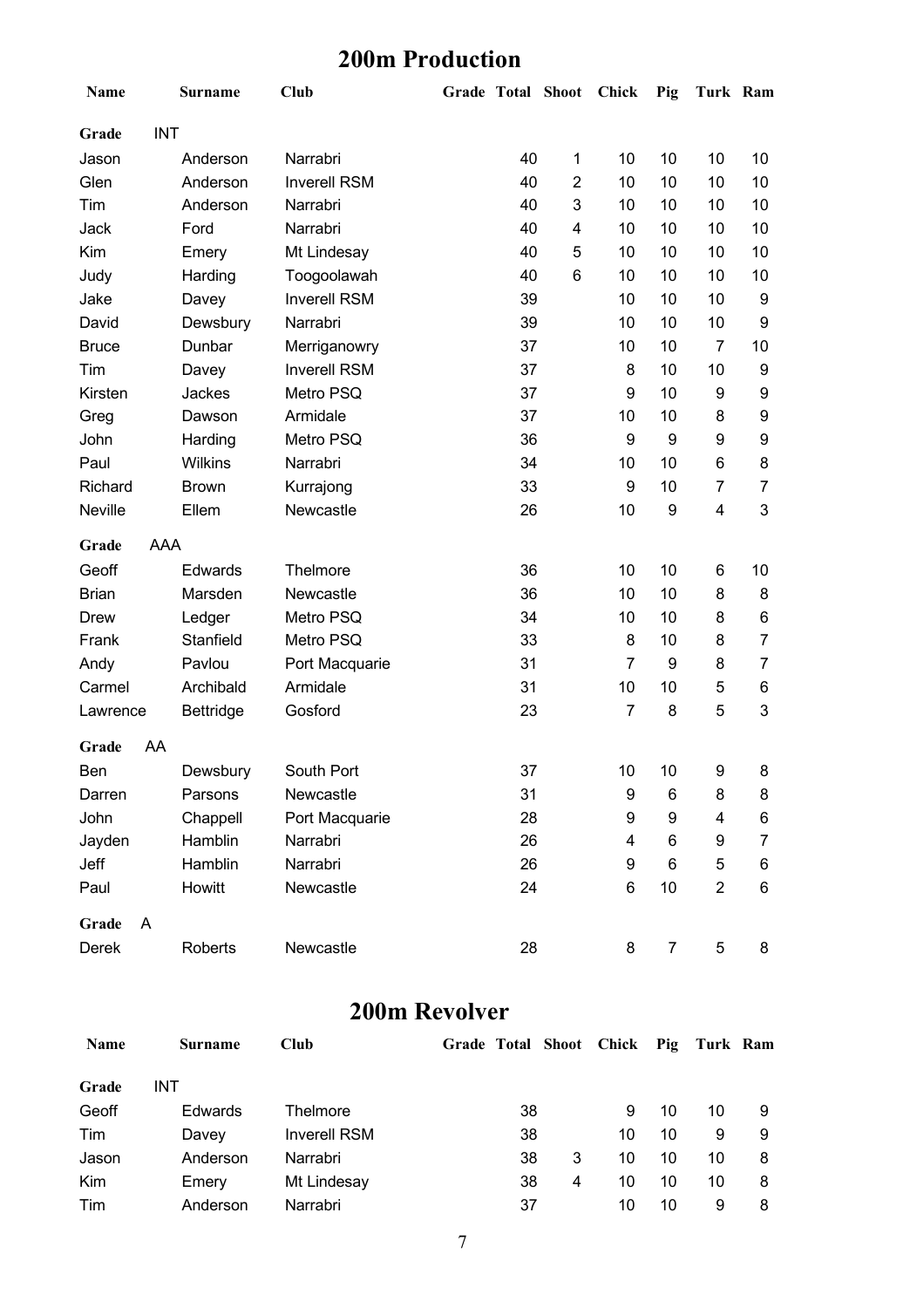| Glen         |     | Anderson         | <b>Inverell RSM</b> | 36 | 9              | 10 | $\overline{7}$           | 10                       |
|--------------|-----|------------------|---------------------|----|----------------|----|--------------------------|--------------------------|
| John         |     | Harding          | Metro PSQ           | 36 | 9              | 10 | 8                        | $\boldsymbol{9}$         |
| Judy         |     | Harding          | Toogoolawah         | 36 | 10             | 10 | $\overline{7}$           | $\boldsymbol{9}$         |
| David        |     | Dewsbury         | Narrabri            | 36 | 9              | 10 | 9                        | 8                        |
| <b>Bruce</b> |     | Dunbar           | Merriganowry        | 34 | 10             | 10 | 6                        | 8                        |
| Richard      |     | <b>Brown</b>     | Kurrajong           | 29 | 8              | 9  | $6\phantom{1}$           | $\,6\,$                  |
| Neville      |     | Ellem            | Newcastle           | 14 | 5              | 3  | 1                        | 5                        |
| Grade        | AAA |                  |                     |    |                |    |                          |                          |
| Jack         |     | Ford             | Narrabri            | 39 | 10             | 10 | 9                        | 10                       |
| Greg         |     | Dawson           | Armidale            | 34 | 10             | 9  | $\overline{7}$           | 8                        |
| <b>Drew</b>  |     | Ledger           | Metro PSQ           | 33 | 10             | 10 | 6                        | $\overline{7}$           |
| Kirsten      |     | Jackes           | Metro PSQ           | 32 | 10             | 9  | 8                        | $\mathbf 5$              |
| Jake         |     | Davey            | <b>Inverell RSM</b> | 30 | 9              | 10 | 6                        | $\mathbf 5$              |
| <b>Brian</b> |     | Marsden          | Newcastle           | 29 | 8              | 8  | 8                        | 5                        |
| Lawrence     |     | <b>Bettridge</b> | Gosford             | 27 | 4              | 6  | $\overline{7}$           | 10                       |
| Paul         |     | Wilkins          | Narrabri            | 27 | 9              | 9  | 6                        | $\mathbf{3}$             |
| Grade        | AA  |                  |                     |    |                |    |                          |                          |
| Ben          |     | Dewsbury         | South Port          | 37 | 10             | 8  | 10                       | 9                        |
| Frank        |     | Stanfield        | Metro PSQ           | 30 | 8              | 10 | $\overline{\mathcal{A}}$ | 8                        |
| Darren       |     | Parsons          | Newcastle           | 28 | $\overline{7}$ | 8  | $\overline{7}$           | $\,6$                    |
| Carmel       |     | Archibald        | Armidale            | 28 | 10             | 8  | 6                        | $\overline{\mathcal{A}}$ |
| Andy         |     | Pavlou           | Port Macquarie      | 20 | 5              | 6  | 5                        | 4                        |
| Grade        | A   |                  |                     |    |                |    |                          |                          |
| Paul         |     | Howitt           | Newcastle           | 30 | 10             | 10 | 6                        | 4                        |
| John         |     | Chappell         | Port Macquarie      | 17 | 5              | 8  | $\overline{2}$           | $\overline{2}$           |
| <b>Brian</b> |     | Cutler           | Port Macquarie      | 14 | 6              | 3  | 1                        | $\overline{\mathbf{4}}$  |
| Grade        | B   |                  |                     |    |                |    |                          |                          |
| Derek        |     | <b>Roberts</b>   | Newcastle           | 23 | 6              | 8  | 5                        | $\overline{\mathbf{4}}$  |

## **200m Standing**

| Name         | <b>Surname</b> | Club                | Grade Total Shoot | Chick | <b>Pig</b> | Turk Ram       |   |
|--------------|----------------|---------------------|-------------------|-------|------------|----------------|---|
| Grade        | <b>INT</b>     |                     |                   |       |            |                |   |
| Kim          | Emery          | Mt Lindesay         | 31                | 9     | 9          | 6              | 7 |
| Glen         | Anderson       | <b>Inverell RSM</b> | 30                | 8     | 8          | 7              | 7 |
| <b>Brian</b> | Marsden        | Newcastle           | 28                | 7     | 8          | 6              | 7 |
| Tim          | Davey          | <b>Inverell RSM</b> | 28                | 9     | 7          | 7              | 5 |
| Jake         | Davey          | <b>Inverell RSM</b> | 27                | 8     | 7          | 7              | 5 |
| Tim          | Anderson       | Narrabri            | 25                | 8     | 7          | 7              | 3 |
| David        | Dewsbury       | Narrabri            | 24                | 8     | 9          | 4              | 3 |
| John         | Harding        | Metro PSQ           | 20                | 7     | 7          | 1              | 5 |
| Neville      | Ellem          | Newcastle           | 20                | 7     | 7          | 3              | 3 |
| <b>Bruce</b> | Dunbar         | Merriganowry        | 18                | 5     | 6          | $\overline{2}$ | 5 |
| Judy         | Harding        | Toogoolawah         | 17                | 7     | 3          | 3              | 4 |
| Grade        | AAA            |                     |                   |       |            |                |   |
| Greg         | Dawson         | Armidale            | 20                | 5     | 6          | 5              | 4 |
| Jason        | Anderson       | Narrabri            | 20                | 8     | 7          | 2              | 3 |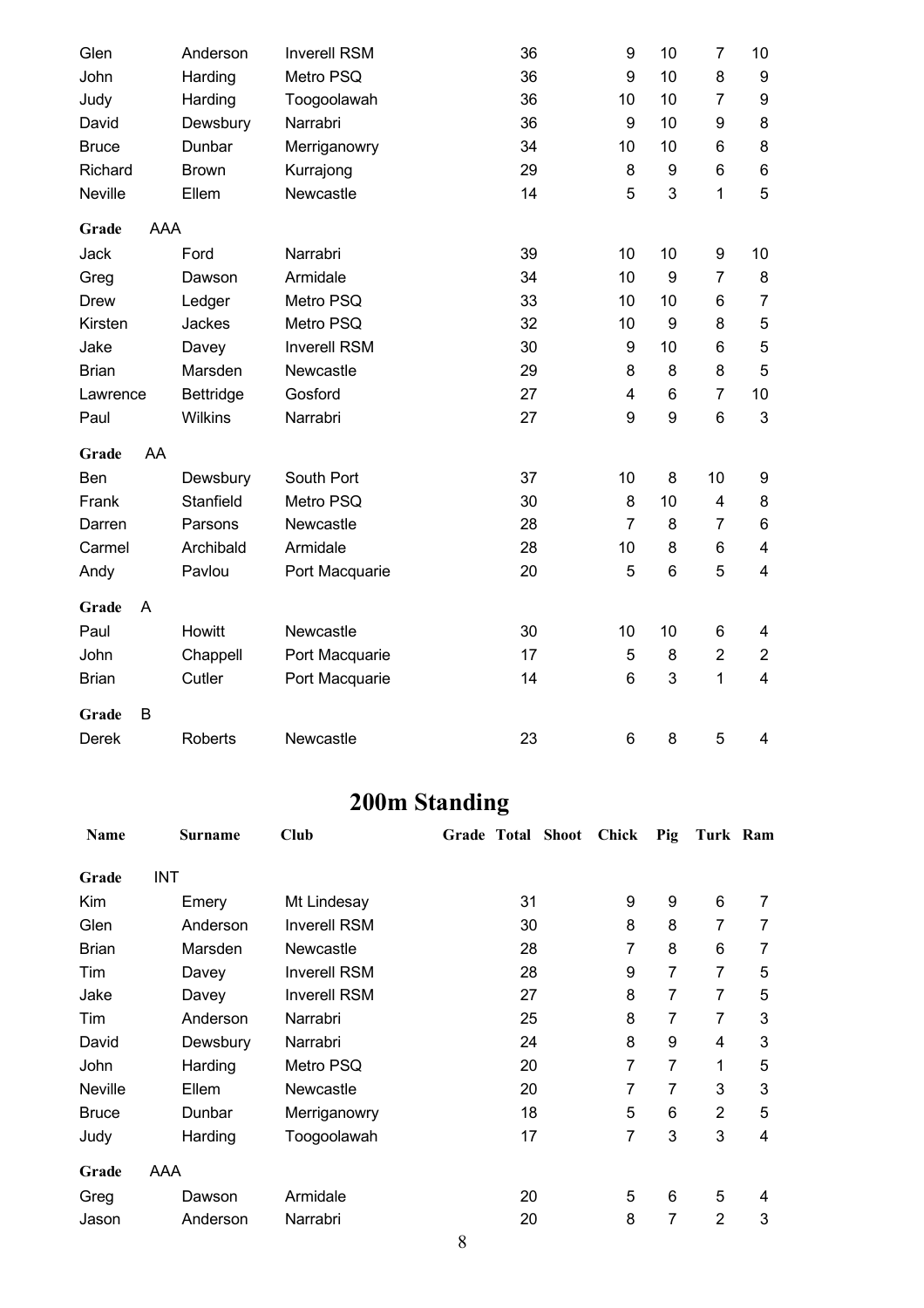| Geoff        |    | Edwards        | Thelmore       | 19 | 6 | 6              | 3              | 4              |
|--------------|----|----------------|----------------|----|---|----------------|----------------|----------------|
| Frank        |    | Stanfield      | Metro PSQ      | 19 | 7 | 7              | $\overline{2}$ | 3              |
| Paul         |    | <b>Wilkins</b> | Narrabri       | 15 | 4 | 7              | $\overline{2}$ | $\overline{2}$ |
| Grade        | AA |                |                |    |   |                |                |                |
| Jack         |    | Ford           | Narrabri       | 20 | 7 | 4              | 5              | 4              |
| Carmel       |    | Archibald      | Armidale       | 15 | 6 | 5              | 0              | 4              |
| Richard      |    | <b>Brown</b>   | Kurrajong      | 8  | 1 | 5              | 1              | 1              |
| Grade        | A  |                |                |    |   |                |                |                |
| Darren       |    | Parsons        | Newcastle      | 17 | 3 | 7              | 4              | 3              |
| Paul         |    | Howitt         | Newcastle      | 16 | 6 | 5              | 1              | 4              |
| Ben          |    | Dewsbury       | South Port     | 16 | 4 | 6              | 3              | 3              |
| Andy         |    | Pavlou         | Port Macquarie | 14 | 5 | 5              | $\overline{2}$ | $\overline{2}$ |
| Lawrence     |    | Bettridge      | Gosford        | 13 | 6 | 5              | $\overline{2}$ | $\pmb{0}$      |
| Kirsten      |    | Jackes         | Metro PSQ      | 12 | 4 | 3              | 3              | $\overline{2}$ |
| <b>Drew</b>  |    | Ledger         | Metro PSQ      | 10 | 4 | $\overline{2}$ | $\overline{2}$ | $\overline{2}$ |
| <b>Derek</b> |    | <b>Roberts</b> | Newcastle      | 8  | 3 | $\overline{2}$ | 0              | 3              |
| John         |    | Chappell       | Port Macquarie | 3  | 0 | 3              | 0              | $\mathbf 0$    |
|              |    |                |                |    |   |                |                |                |

### **200m Unlimited**

| <b>Name</b>    |            | <b>Surname</b>   | <b>Club</b>         | Grade | Total | <b>Shoot</b> | Chick            | Pig            | Turk Ram       |                  |
|----------------|------------|------------------|---------------------|-------|-------|--------------|------------------|----------------|----------------|------------------|
| Grade          | <b>INT</b> |                  |                     |       |       |              |                  |                |                |                  |
| Glen           |            | Anderson         | <b>Inverell RSM</b> |       | 37    |              | 10               | 8              | 10             | 9                |
| Kim            |            | Emery            | Mt Lindesay         |       | 35    |              | 10               | 10             | $\overline{7}$ | 8                |
| Tim            |            | Anderson         | Narrabri            |       | 32    |              | 10               | 10             | 3              | $\boldsymbol{9}$ |
| Grade          | AAA        |                  |                     |       |       |              |                  |                |                |                  |
| Jake           |            | Davey            | <b>Inverell RSM</b> |       | 39    |              | 10               | 10             | 9              | 10               |
| Jason          |            | Anderson         | Narrabri            |       | 36    |              | 10               | 9              | 8              | 9                |
| Tim            |            | Davey            | <b>Inverell RSM</b> |       | 35    |              | $\boldsymbol{9}$ | 10             | $\overline{7}$ | $\boldsymbol{9}$ |
| Judy           |            | Harding          | Toogoolawah         |       | 33    |              | 8                | 10             | $\overline{7}$ | 8                |
| John           |            | Harding          | Metro PSQ           |       | 32    |              | 10               | 8              | 7              | $\overline{7}$   |
| David          |            | Dewsbury         | Narrabri            |       | 31    |              | 10               | 8              | $\overline{7}$ | $\,6$            |
| Kirsten        |            | Jackes           | Metro PSQ           |       | 30    |              | 8                | 9              | 6              | $\overline{7}$   |
| <b>Bruce</b>   |            | Dunbar           | Merriganowry        |       | 26    |              | $\overline{7}$   | 8              | 5              | 6                |
| <b>Neville</b> |            | Ellem            | Newcastle           |       | 21    |              | 9                | 6              | 3              | 3                |
| Grade          | AA         |                  |                     |       |       |              |                  |                |                |                  |
| Geoff          |            | Edwards          | Thelmore            |       | 31    |              | 9                | 8              | 6              | 8                |
| Ben            |            | Dewsbury         | South Port          |       | 31    |              | 8                | 8              | 8              | $\overline{7}$   |
| Jack           |            | Ford             | Narrabri            |       | 29    |              | 9                | 9              | 5              | $\,6$            |
| <b>Drew</b>    |            | Ledger           | Metro PSQ           |       | 28    |              | 9                | 8              | 5              | $\,6\,$          |
| Richard        |            | <b>Brown</b>     | Kurrajong           |       | 27    |              | $\overline{7}$   | 8              | 4              | 8                |
| Greg           |            | Dawson           | Armidale            |       | 27    |              | 9                | 8              | 4              | $\,6\,$          |
| Lawrence       |            | <b>Bettridge</b> | Gosford             |       | 26    |              | 9                | $\overline{7}$ | 5              | $\mathbf 5$      |
| <b>Brian</b>   |            | Marsden          | Newcastle           |       | 23    |              | 8                | 8              | 4              | $\mathsf 3$      |
| Andy           |            | Pavlou           | Port Macquarie      |       | 21    |              | 8                | 6              | $\overline{2}$ | $\mathbf 5$      |
| Paul           |            | <b>Wilkins</b>   | Narrabri            |       | 21    |              | 6                | 9              | 4              | $\overline{c}$   |
| Frank          |            | Stanfield        | Metro PSQ           |       | 13    |              | 6                | 5              | $\mathbf 0$    | $\overline{2}$   |